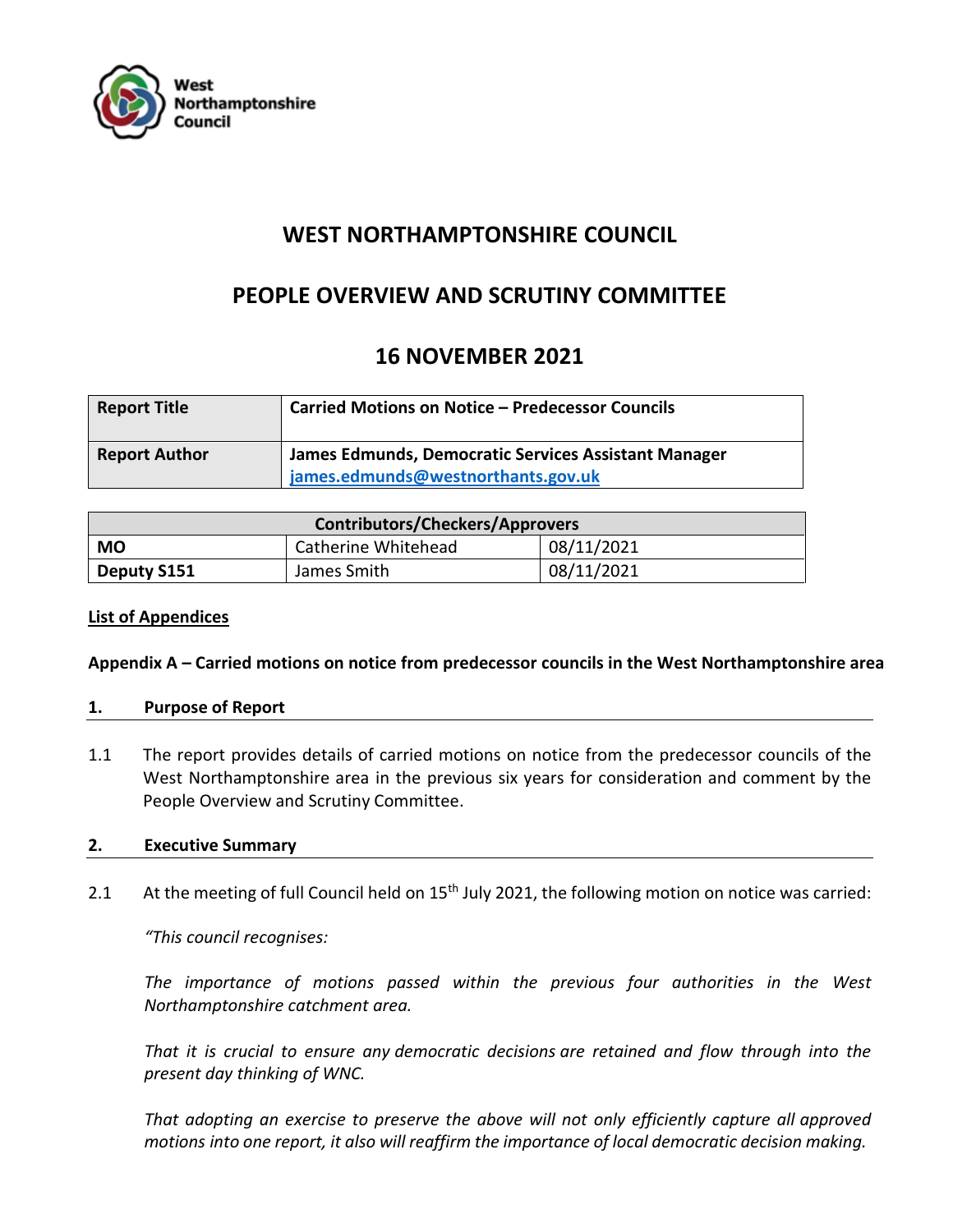*This council resolves:*

- *To instruct the Democracy & Standards Committee to collate any motions passed in the last six years within the previous authorities.*
- *That once collated, these motions will be forwarded to the relevant Scrutiny Committee to pass comment on.*
- *That once this process is completed, a report containing all legacy matters will be brought to the earliest possible full council, with the target of December 2021's meeting. The report will lay out all motions which should be voted on individually for acceptance or any minor modifications. Such changes must not seek to alter the fundamental principles previously passed."*
- 2.2 This report facilitates the People Overview and Scrutiny Committee contributing to the second stage of the process agreed by full Council.

## **3. Recommendations**

3.1 It is recommended that People Overview and Scrutiny Committee considers the carried motions relevant to its remit, provides comment and considers whether to add details to its work programme for 2021/22.

## 3.2 **Reason for Recommendations**

3.2.1 The recommendations are a result of the carried motion on notice as detailed in paragraph 2.1 of this report.

## **4. Report Background**

- 4.1 The motion carried by full Council on 15<sup>th</sup> July 2021 that forms the background to this report is set out in paragraph 2.1 above.
- 4.2 Officers subsequently carried out an information-gathering exercise to collate carried motions on notice since June 2015.
- 4.3 Appendix A to this report sets out the collated carried motions on notice from the predecessor councils:
	- Daventry District Council (DDC)
	- Northampton Borough Council (NBC)
	- Northamptonshire County Council (NCC)
	- South Northamptonshire Council (SNC)
- 4.4 The Democracy and Standards Committee considered the collated carried motions on notice at its meeting on 30<sup>th</sup> September 2021. The Committee resolved: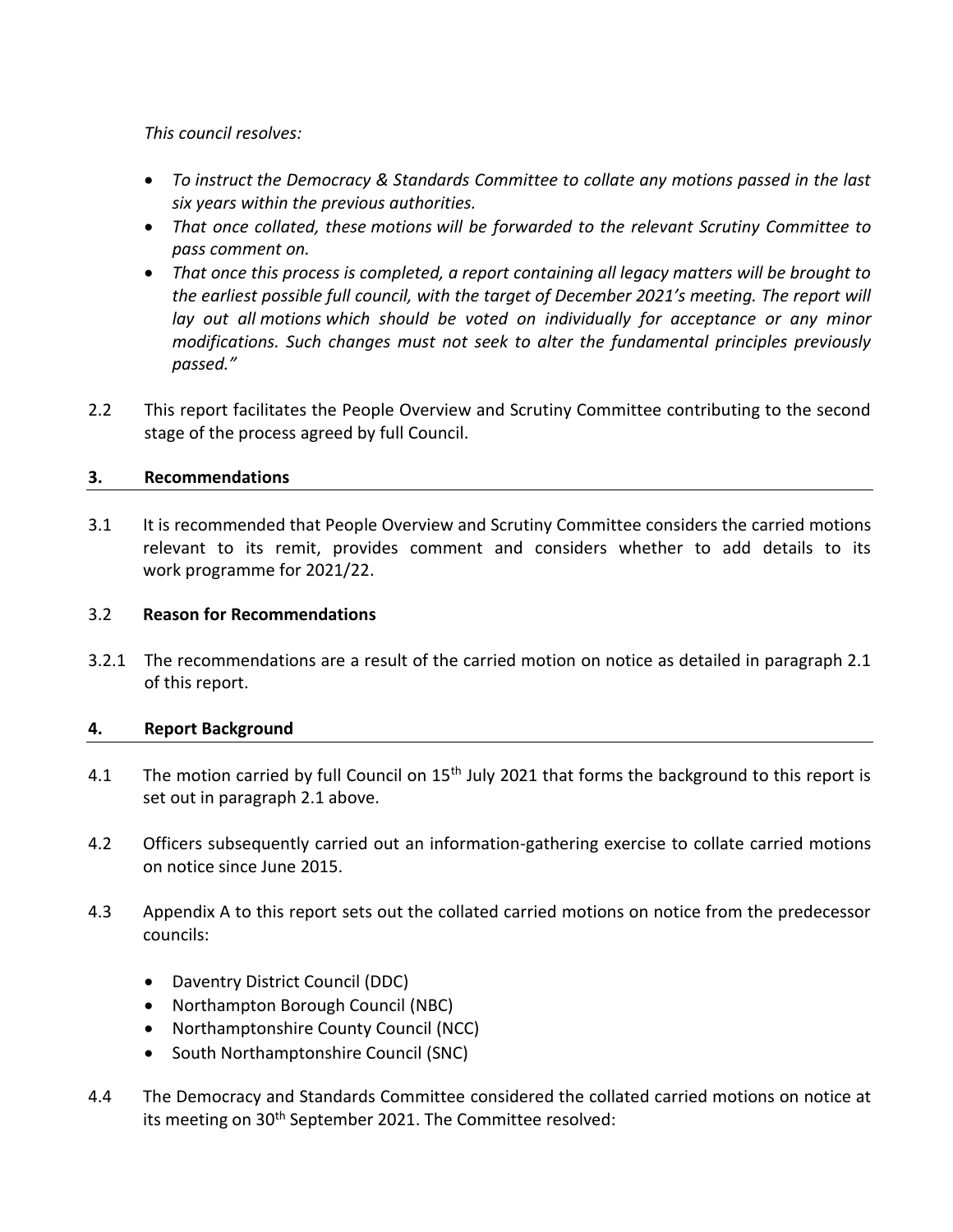- a) To note the carried motions from the previous six years from the predecessor councils: Daventry District Council, Northampton Borough Council, Northamptonshire County Council and South Northamptonshire Council.
- b) To forward the collated motions, as attached at Appendix A, to the relevant Overview and Scrutiny committees for comment.
- c) To recommend that the Council publishes motion updates annually on its website in future, to provide members of the public and councillors with the facility to access motions that have been passed at Council meetings, without having to go through the minutes of each meeting.
- 4.5 Each of the Council's Overview and Scrutiny committees will consider the collated motions on notice at their respective meetings in November 2021.
- 4.6 Other local authorities have published motion updates annually on their websites, which provide members of the public (and councillors) with the facility to access motions that have been passed at Council meetings, without having to go through the minutes of each meeting. The date of the Council meeting at which the motion was considered is recorded, along with the motion and the responsible officers, in addition to an anticipated timeframe for the motion to be completed.

## **5. Issues and Choices**

5.1. Committee members are asked to note the update on carried motions and consider providing comment on the carried motions relevant to the remit of this Overview and Scrutiny Committee.

## **6. Implications (including financial implications)**

## 6.1 **Resources and Financial**

6.1.1 There are no immediate financial implications arising from the proposals.

## 6.2 **Legal**

6.2.1 In accordance with the Constitution, the Council has a responsibility to debate and act upon carried motions on notice submitted to meetings of full Council.

## 6.3 **Risk**

6.3.1 There are no specific risks arising from the proposals.

## 6.4 **Consultation**

6.4.1 Not applicable.